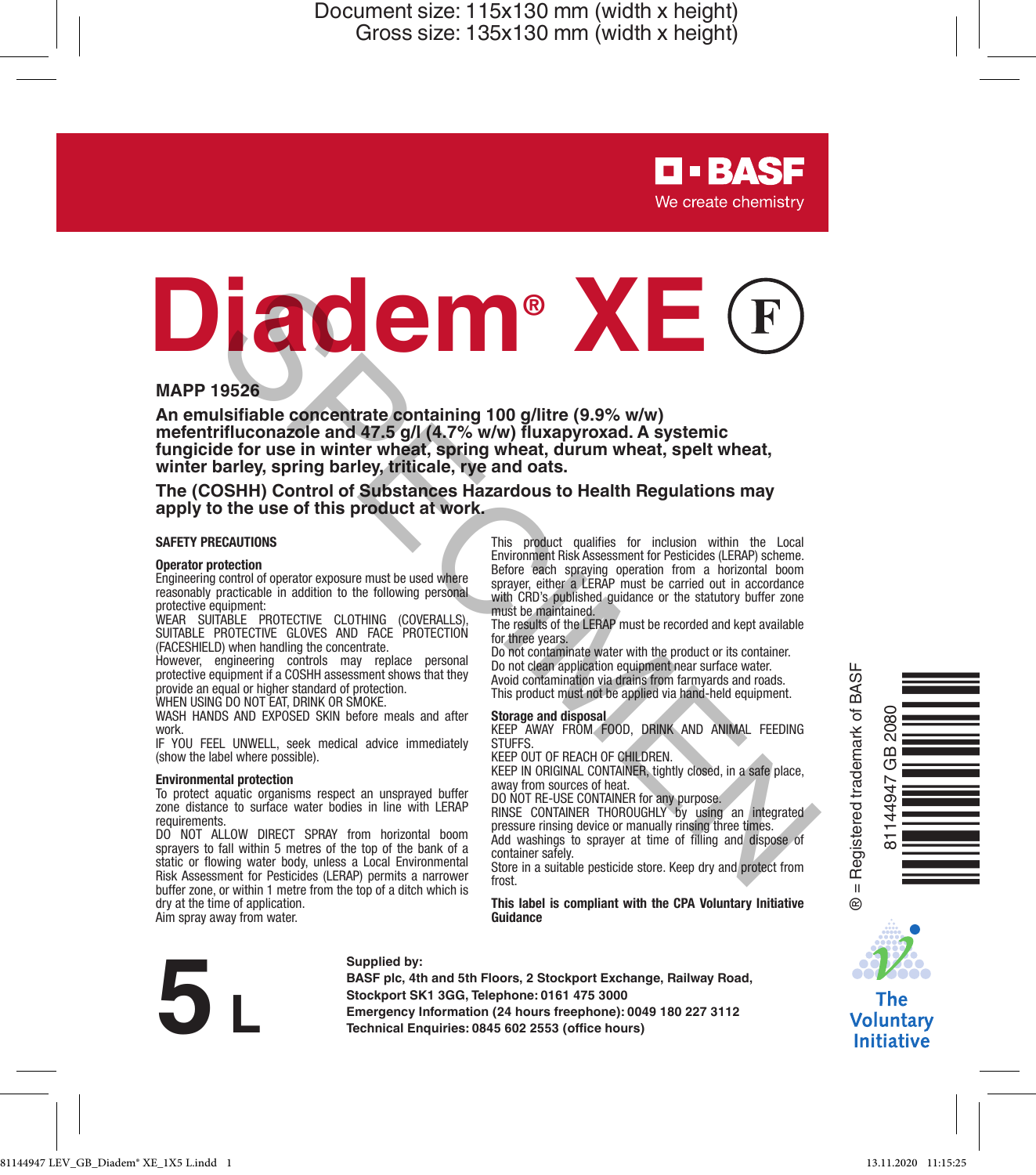

# **IMPORTANT INFORMATION**

**FOR USE ONLY AS A PROFESSIONAL FUNGICIDE, as directed below:**

| <b>Crops</b>                                                     | <b>Maximum</b><br>individual dose<br>(I product/ha) | <b>Maximum</b><br>number of<br>treatments (per<br>crop) | Latest time of<br>application    | Aquatic buffer<br>zone distance<br>(metres) |
|------------------------------------------------------------------|-----------------------------------------------------|---------------------------------------------------------|----------------------------------|---------------------------------------------|
| Barley, durum<br>wheat, oats, rye,<br>spelt. triticale.<br>wheat | 1.5 litres product/<br>ha                           | 2 per crop                                              | Before GS 69 end<br>of flowering |                                             |

# **READ THE LABEL BEFORE USE. USING THIS PRODUCT IN A MANNER THAT IS INCONSISTENT WITH THE LABEL MAY BE AN OFFENCE. FOLLOW THE CODE OF PRACTICE FOR USING PLANT PROTECTION PRODUCTS.**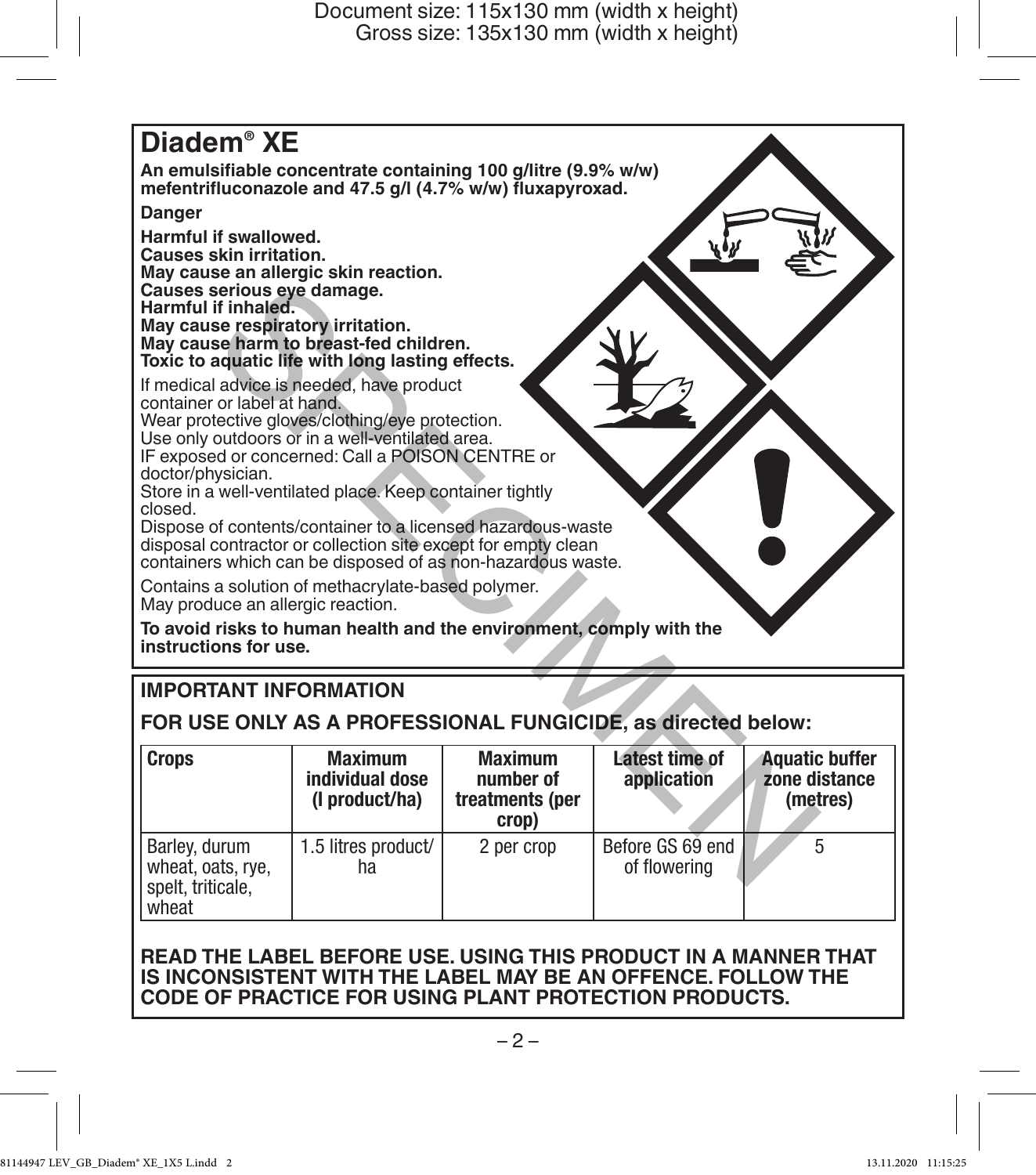# **DIRECTIONS FOR USE**

IMPORTANT: This information is approved as part of the Product Label. All instructions within this section must be read carefully in order to obtain safe and successful use of this product.

Diadem XE is a systemic fungicide with protectant and curative properties for disease control in winter wheat, spring wheat, durum wheat, spelt wheat, winter barley, spring barley, triticale, rye and oats.

# **Restrictions/Warnings**

### **Disease control**

| barley, triticale, rye and oats.                                                                                                                                                                                                        |                 |                 |                |           |                         |                         |                |           |      |  |  |
|-----------------------------------------------------------------------------------------------------------------------------------------------------------------------------------------------------------------------------------------|-----------------|-----------------|----------------|-----------|-------------------------|-------------------------|----------------|-----------|------|--|--|
| <b>Restrictions/Warnings</b>                                                                                                                                                                                                            |                 |                 |                |           |                         |                         |                |           |      |  |  |
| When applied to barley intended for malting, refer to the latest timing restrictions for<br>fluxapyroxad and mefentrifluconazole given by the British Beer and Pub Association.                                                         |                 |                 |                |           |                         |                         |                |           |      |  |  |
| You must not apply more than two foliar applications of products containing complex II<br>inhibitors (SDHIs) to any cereal crop.                                                                                                        |                 |                 |                |           |                         |                         |                |           |      |  |  |
| After spraying, wash out sprayer thoroughly according to manufacturer's guideline<br>and dispose of washings and clean containers according to DEFRA Code of Practice<br>and local authority guidelines.                                |                 |                 |                |           |                         |                         |                |           |      |  |  |
| <b>Disease control</b>                                                                                                                                                                                                                  |                 |                 |                |           |                         |                         |                |           |      |  |  |
| Diadem XE is a systemic fungicide with protectant and curative properties for disease<br>control in winter wheat, spring wheat, durum wheat, spelt wheat, winter barley, spring<br>barley, triticale, rye and oats as summarised below: |                 |                 |                |           |                         |                         |                |           |      |  |  |
|                                                                                                                                                                                                                                         | Winter<br>Wheat | Spring<br>Wheat | Durum<br>Wheat | Wheat     | Winter<br><b>Barley</b> | Spring<br><b>Barley</b> | Rye            | Triticale | 0ats |  |  |
| Septoria tritici                                                                                                                                                                                                                        | C               | C               | C              | C         |                         |                         | C              | C         |      |  |  |
| Yellow rust                                                                                                                                                                                                                             | C               | C               | C              | C         | C                       | $\overline{C}$          | $\overline{C}$ | C         |      |  |  |
| Brown rust                                                                                                                                                                                                                              | C               | C               | C              | C         | C                       | C                       | C              | C         |      |  |  |
| Tan spot                                                                                                                                                                                                                                | R               | R               | R              | R         |                         |                         | R              |           |      |  |  |
| Powdery mildew                                                                                                                                                                                                                          | <b>MC</b>       | <b>MC</b>       | <b>MC</b>      | <b>MC</b> | C                       |                         | $\overline{c}$ | C         |      |  |  |
|                                                                                                                                                                                                                                         |                 |                 |                |           |                         |                         |                |           | C    |  |  |
| Net blotch                                                                                                                                                                                                                              |                 |                 |                |           | C                       | C                       |                |           |      |  |  |
| Rhynchosporium                                                                                                                                                                                                                          |                 |                 |                |           | C                       | C.                      | C              |           |      |  |  |
| Ramularia                                                                                                                                                                                                                               |                 |                 |                |           | C                       | C                       |                |           |      |  |  |

C = Control

MC = Moderate Control  $R =$  Reduction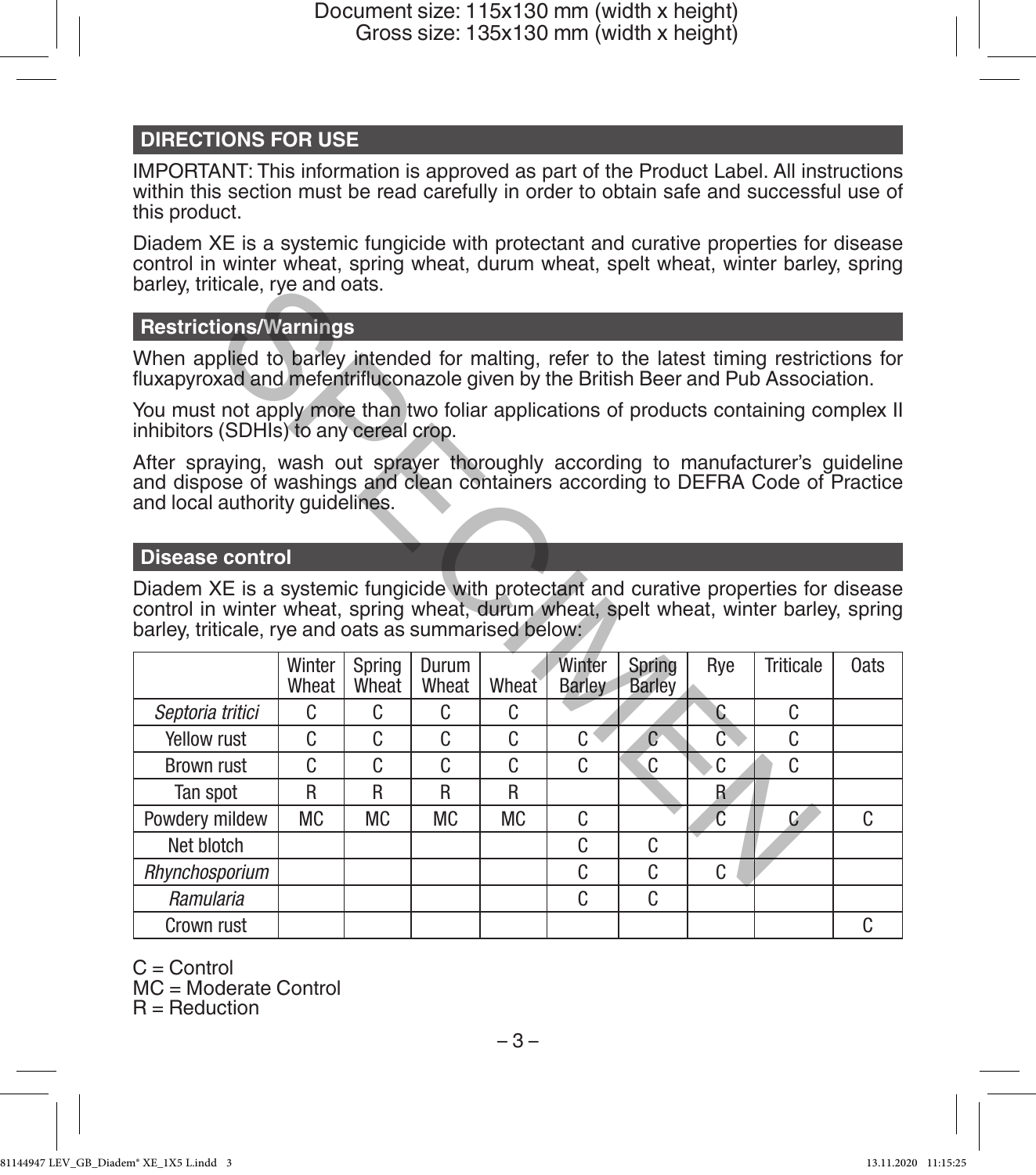# **Resistance Management**

Diadem XE should be used in accordance with the instructions for use for the target diseases at the specific growth stages indicated.

Use Diadem XE as part of an Integrated Crop Management (ICM) strategy incorporating other methods of control, including where appropriate other fungicides with a different mode of action.

Diadem XE should be used preventatively and should not be relied upon for its curative potential.

Diadem XE contains fluxapyroxad which belongs to the SDHI (carboxamide) complex II inhibitor group of fungicides. To minimise the risk of resistance occurring, apply a maximum of two SDHI fungicide sprays to any cereal crop.

There is a significant risk of widespread resistance occurring in *Septoria tritici* populations in the UK. Failure to follow resistance management action may result in reduced levels of disease control.

There is a significant risk of widespread resistance occurring in *Ramularia collocygni* populations to a number of different modes of action. Repeated use of products containing the same mode of action are unlikely to provide effective control of this disease. For further information on the resistance status of *Ramularia* contact your agronomist or specialist advisor and visit the FRAG-UK website.

Diadem X contains mefentrifluconazole, a DMI fungicide. Resistance to some DMI fungicides has been identified in *Septoria* leaf blotch (*Mycosphaerella graminicola*) which may seriously affect the performance of some products. For further advice on resistance management in DMIs contact your agronomist or specialist advisor and visit the FRAG-UK website. Socialist should be used preventatively and should not be relied upon for its<br>
XE should be used preventatively and should not be relied upon for its<br>
XE contains fluxepyroxad which belongs to the SDHI (carboxamide)<br>
or of

# **Crop Specific Information**

### **Crops**

Diadem XE is a systemic fungicide with protectant properties for disease control in winter wheat, spring wheat, durum wheat, spelt wheat, winter barley, spring barley, rye, triticale and oats.

### **Time of Application**

For best results apply Diadem XE as a protectant treatment. A maximum of two applications can be made up to and including flowering anthesis just complete (GS 69) in wheat, barley, rye, triticale and oats.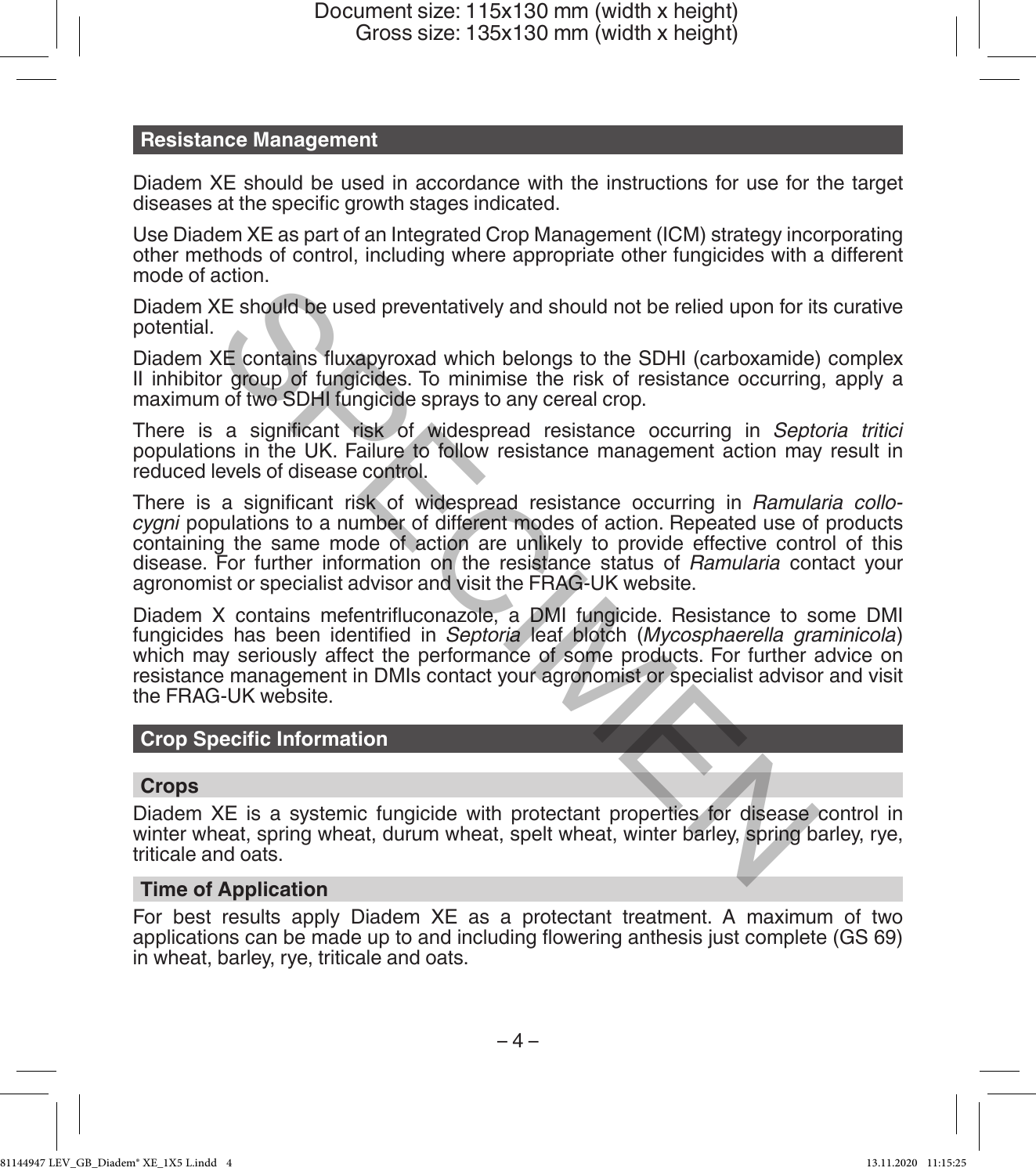# **Rate of Application**

Apply 1.5 litres Diadem XE in a minimum of 100 litres of water per hectare.

# **Mixing and Application**

### **Mixing**

Apply as a MEDIUM spray, as defined by BCPC.

Half fill the spray tank with clean water and start the agitation. SHAKE THE CONTAINER WELL before use and pour in the required amount of product. Rinse any empty containers thoroughly and add rinsings to the spray tank. Add the remainder of the water and continue agitation until spraying is completed.

When tank mixes are to be used, each product should be added separately to the spray tank, taking due note of any instructions given as to the order of mixing.

All tank mixes should be used immediately after mixing

# **Compatibility**

For details of compatibilities contact your local BASF representative, the BASF Technical Services Hotline: 0845 602 2553 or visit our website www.agricentre.basf.co.uk

# **The following does not form part of the authorised label text.**

With many products there is a general risk of resistance developing to the active ingredients. For this reason a change in activity cannot be ruled out. It is generally impossible to predict with certainty how resistance may develop because there are so many crop and use connected ways of influencing this. We therefore have to exclude liability for damage or loss attributable to any such resistance that may develop. To help minimise any loss in activity the BASF recommended rate should in all events be adhered to.

Numerous, particularly regional or regionally attributable, factors can influence the activity of the product. Examples include weather and soil conditions, crop plant varieties, crop rotation, treatment times, application amounts, admixture with other products, appearance of organisms resistant to active ingredients and spraying techniques. Under particular conditions a change in activity or damage to plants cannot be ruled out. The manufacturer or supplier is therefore unable to accept any liability in such circumstances. All goods supplied by us are of high grade and we believe them to be suitable, but as we cannot exercise control over their mixing or use or the weather conditions during and after application, which may affect the performance of the material, all conditions and warranties, statutory or otherwise, as to the quality or fitness for any purpose of our goods are excluded and no responsibility will be accepted by us for any damage or injury whatsoever arising from their storage, handling, application a MEDIUM spray, as defined by BCPC.<br>
a spray tank with clean water and start the agitation. SHAKE THE COI<br>
e spray tank with clean water and start the agitation. SHAKE THE COI<br>
effore use and pour in the required amount of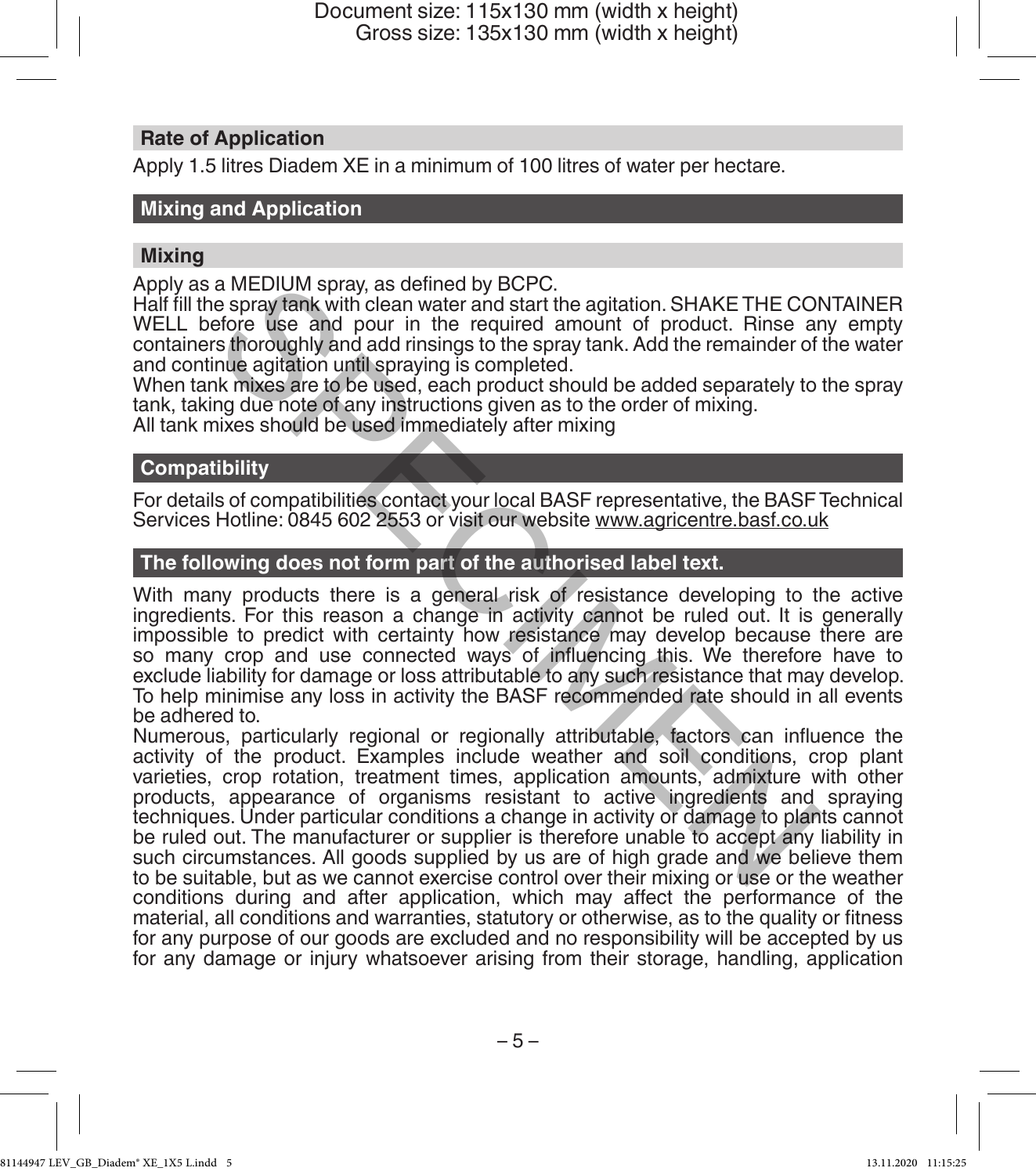or use; but nothing should be deemed to exclude or restrict any liability upon us which cannot be excluded or restricted under the provisions of the Unfair Contract Terms Act 1977 or any similar applicable law.

# **Section 6 of the Health and Safety at Work Act**

# **Additional Product Safety Information**

The product label provides information on a specific pesticidal use of the product; do not use otherwise, unless you have assessed any potential hazard involved, the safety measures required and that the particular use has "off-label" approval or is otherwise permitted under the Plant Protection Product Regulations (EC) No 1107/2009. luct label provides information on a specific pesticidal use of the pretorian increases of a specific pesticidal hazard involved, the series you have assessed any potential hazard involved, the particular use has "off-labe

The information on this label is based on the best available information including data from test results.

# **Safety Data Sheet**

To access the Safety Data Sheet for this product scan the QR code or use the weblink below:



agricentre.basf.co.uk/Diadem-XE/MSDS

Alternatively, contact your supplier.